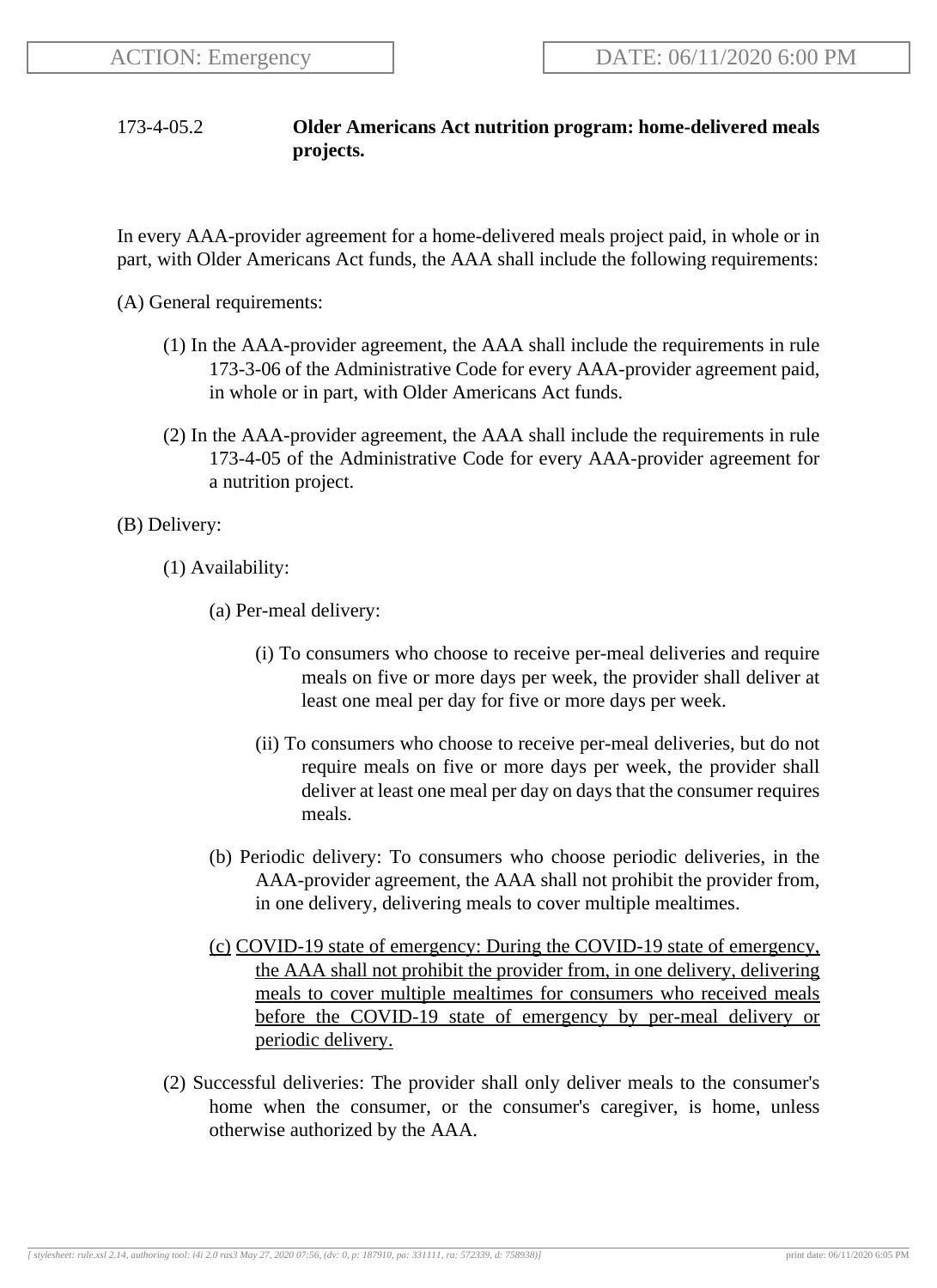- (C) Emergency closings: The provider shall develop and implement written contingency procedures for emergency closings due to short-term weather-related emergencies, loss of power, kitchen malfunctions, natural disasters, the COVID-19 state of emergency, etc. In the procedures, the provider shall include the following:
	- (1) Providing timely notification of emergency situations to consumers; and,
	- (2) Either the distribution of:
		- (a) Information to consumers on how to stock an emergency food shelf; or,
		- (b) Shelf-stable meals to consumers for an emergency food shelf.
- (D) Quality assurance:
	- (1) Each year, the provider shall implement a plan to evaluate and improve the effectiveness of the project's operations and services to ensure continuous improvement. In the plan, the provider shall include a review of the existing project; modifications the provider made to respond to changing needs or interest of consumers, staff, or volunteers; and proposed improvements.
	- (2) In the AAA-provider agreement, the AAA shall not prohibit a provider from using an electronic system to collect and retain the records showing compliance with the continuous-improvement requirements in this rule.
- (E) Delivery verification:
	- (1) The provider shall verify each meal delivery for which it bills the AAA using either an electronic or manual system. Regardless of the system used, the provider shall collect all the following information:
		- (a) Consumer's name.
		- (b) Delivery date.
		- (c) Number of meals delivered.

## (d) An identifier unique to the consumer, the consumer's caregiver, or the delivery person.

(2) The provider may also verify the service by collecting a unique identifier of the consumer.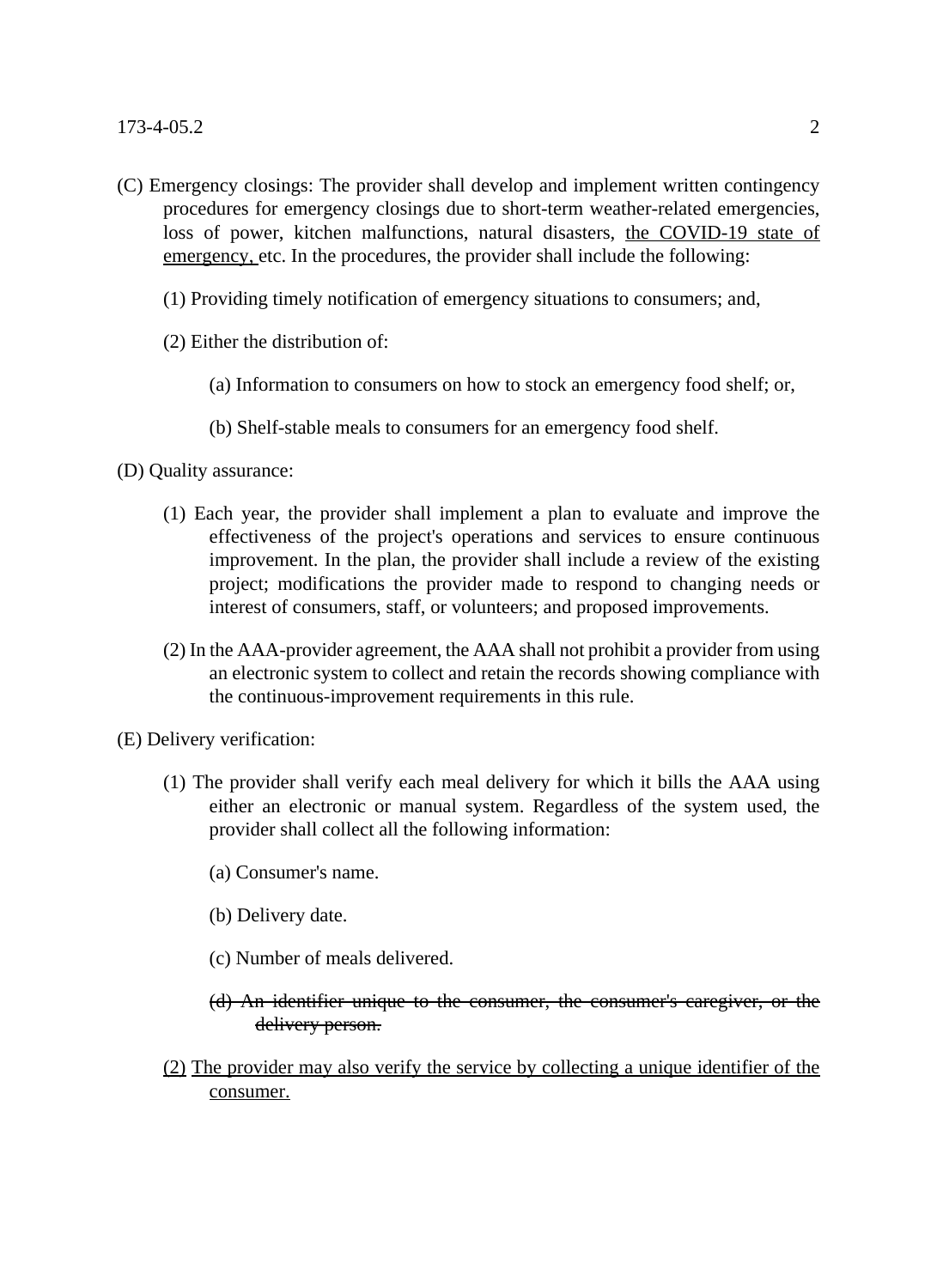- $\sqrt{(2)(3)}$  The identifier in paragraph  $\sqrt{(E)(1)(d)(E)(2)}$  of this rule may be a handwritten or electronic signature, or handwritten or electronic initials, a fingerprint, a mark, a stamp, a password, a bar code barcode, or a swipe card.
- $\left(\frac{3}{4}\right)$  The identifier in paragraph  $\left(\frac{E}{1}\right)\left(\frac{d}{E}\right)\left(\frac{2}{2}\right)$  of this rule shall may serve as an attestation that delivery was made as indicated by the system.
- $\left(\frac{4}{5}\right)$  In the AAA-provider agreement, the AAA shall not require the provider to use a particular system. Use of either system is acceptable.